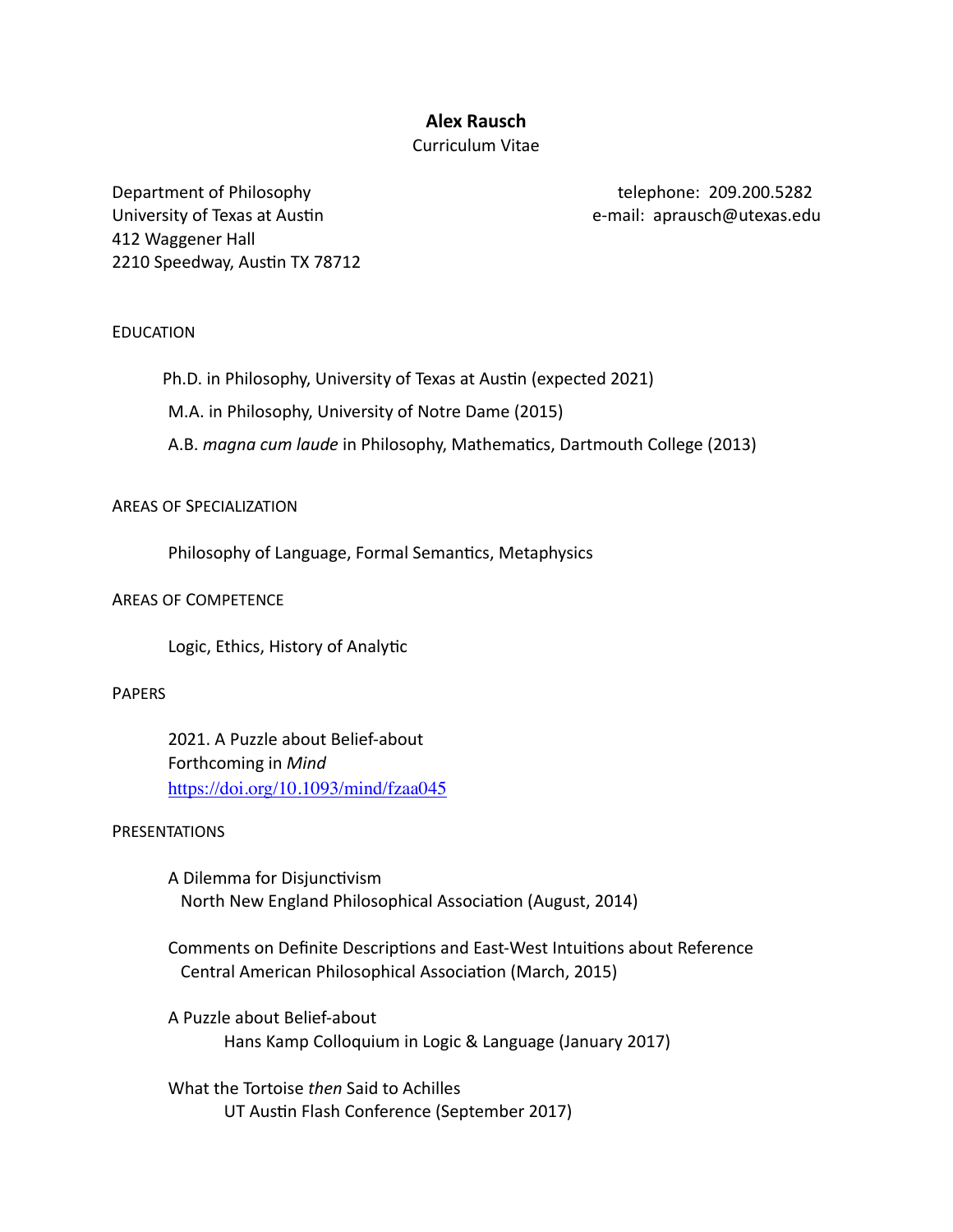## TEACHING

Primary Instructor:

Introduction to Philosophy at Indiana University, South Bend (Spring  $2016$ ) – 2 sections

Introduction to Philosophy CTY (Summer 2017, 2018, 2019)

Introduction to Logic CTY (Summer 2016, 2017, 2019)

 Philosophy of Mind CTY (Summer 2018)

Teacher's Assistant:

PHIL 101 Introduction to Philosophy (Fall 2014 w/Kelsey, Spring 2014 w/Speaks, Fall 2015 w/Shields, Spring 2016 w/Cross) at University of Notre Dame

PHIL 006 Introduction to Symbolic Logic. (Winter 2010, 2011 w/Levy, Spring 2010, 2011 w/Moor) at Dartmouth College

PHIL LOG Logic: Principles of Reasoning (Summer 2013–2017) at Johns Hopkins Center for Talented Youth

| <b>PHIL 334</b> | Intermediate Symbolic Logic (Fall 2016 w/Dever)        |
|-----------------|--------------------------------------------------------|
| <b>UGS 303</b>  | Minds and Machines (Spring 2017 w/Beaver)              |
| <b>PHIL 301</b> | Introduction to Philosophy (Fall 2017 w/Bonevac)       |
| <b>PHIL 313</b> | Introduction to Symbolic Logic (Spring 2018 w/Litland) |

## CERTIFICATES, AWARDS & SCHOLARSHIPS

James O. Freedman Presidential Research Scholar in Philosophy - under John Kulvicki, Dartmouth College (Spring 2012) Notre Dame Conference Travel Award to NNEPA (Fall 2014)